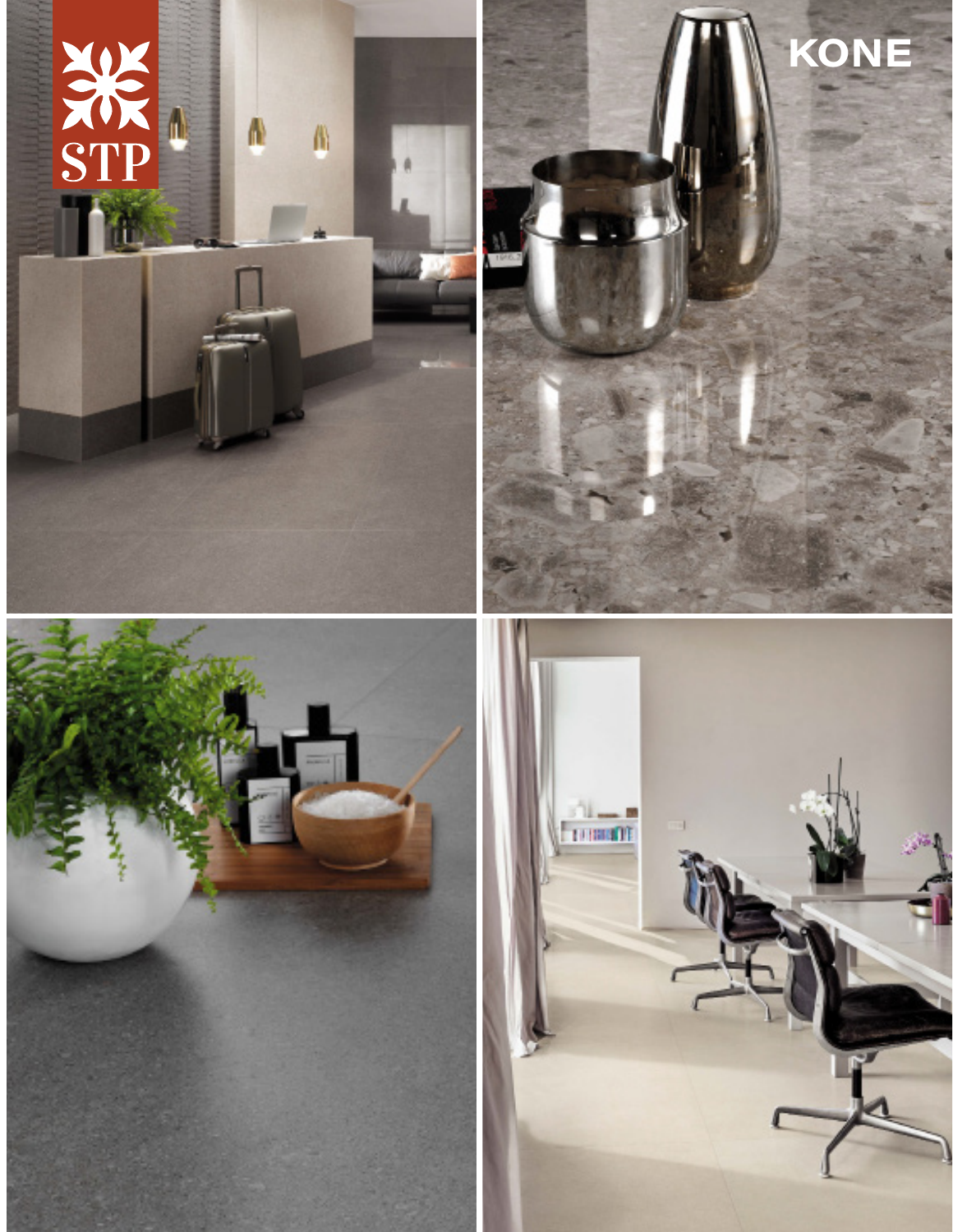# COLOR BODY PORCELAIN TILE

## **COLORS**



12" x 12" Mosaic

12" x 12" Pinnacle 3D

> *White, Beige, Silver, Pearl & Grey available in Grip Finish Beige, Pearl & Grey available in Outdoor Paving - Thickness 20mm ^Mix Color only available in 30" x 60" size - Matte & Glossy Finish*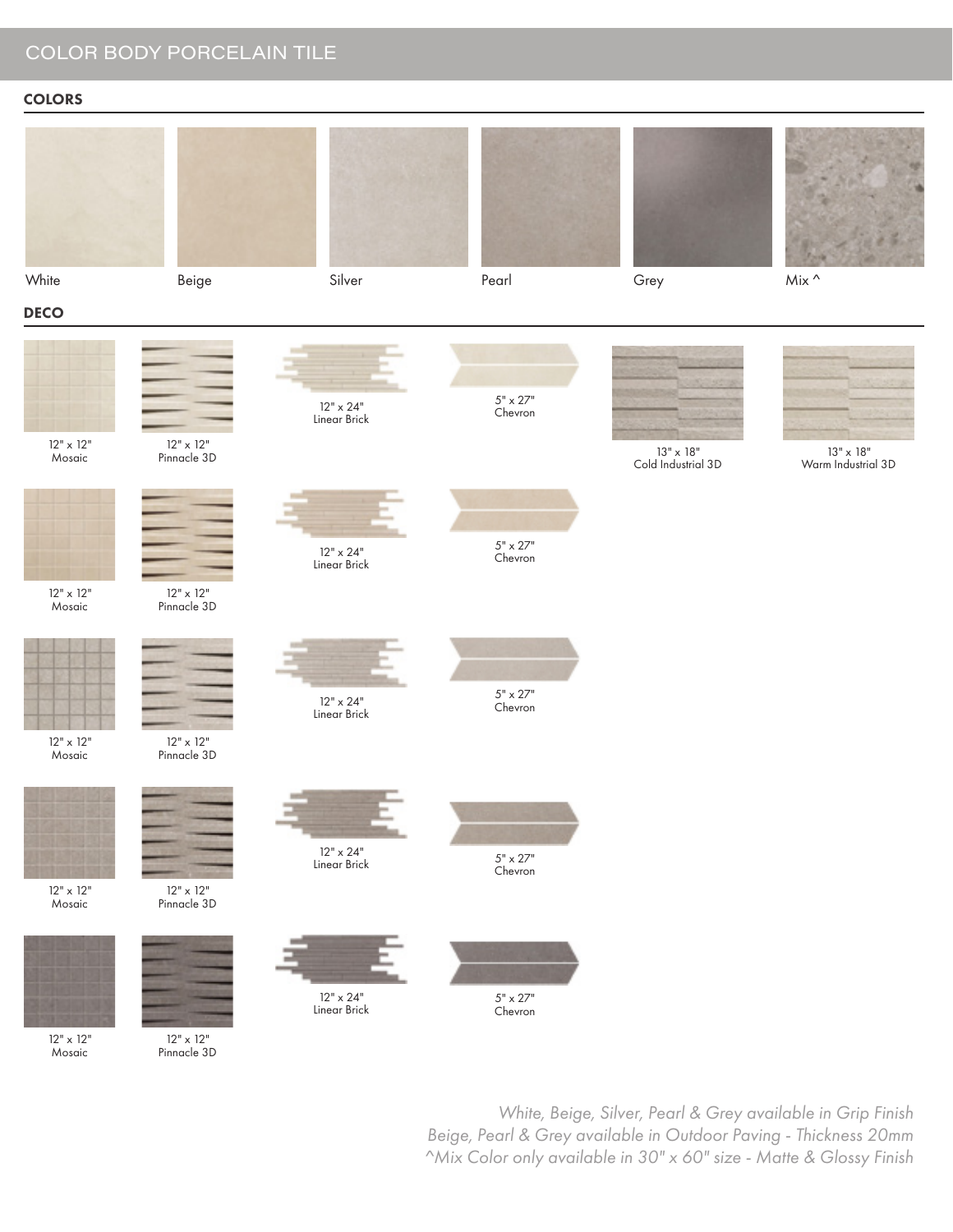# **KONE**

## AVAILABLE SIZES



48" x 48"

FINISH

**THICKNESS** 

MATTE RECTIFIED GRIP RECTIFIED

9mm | 20mm

TRIM

2 7/8" x 353/8" Bullnose

#### INSTALLATION & MAINTENANCE

Recommended Grout Size - 1/8"

For regular cleaning, use a neutral liquid detergent with a soft sponge or microfiber cloth. Persistent stains can be removed with a slightly abrasive sponge; if necessary, use a specially formulated stain remover.

#### TECHNICAL DATA-FLOOR TILE ONLY



**STPTILE.COM** | **1-800-536-9224** | **SAMPLES@SPECIALTYTILE.COM**